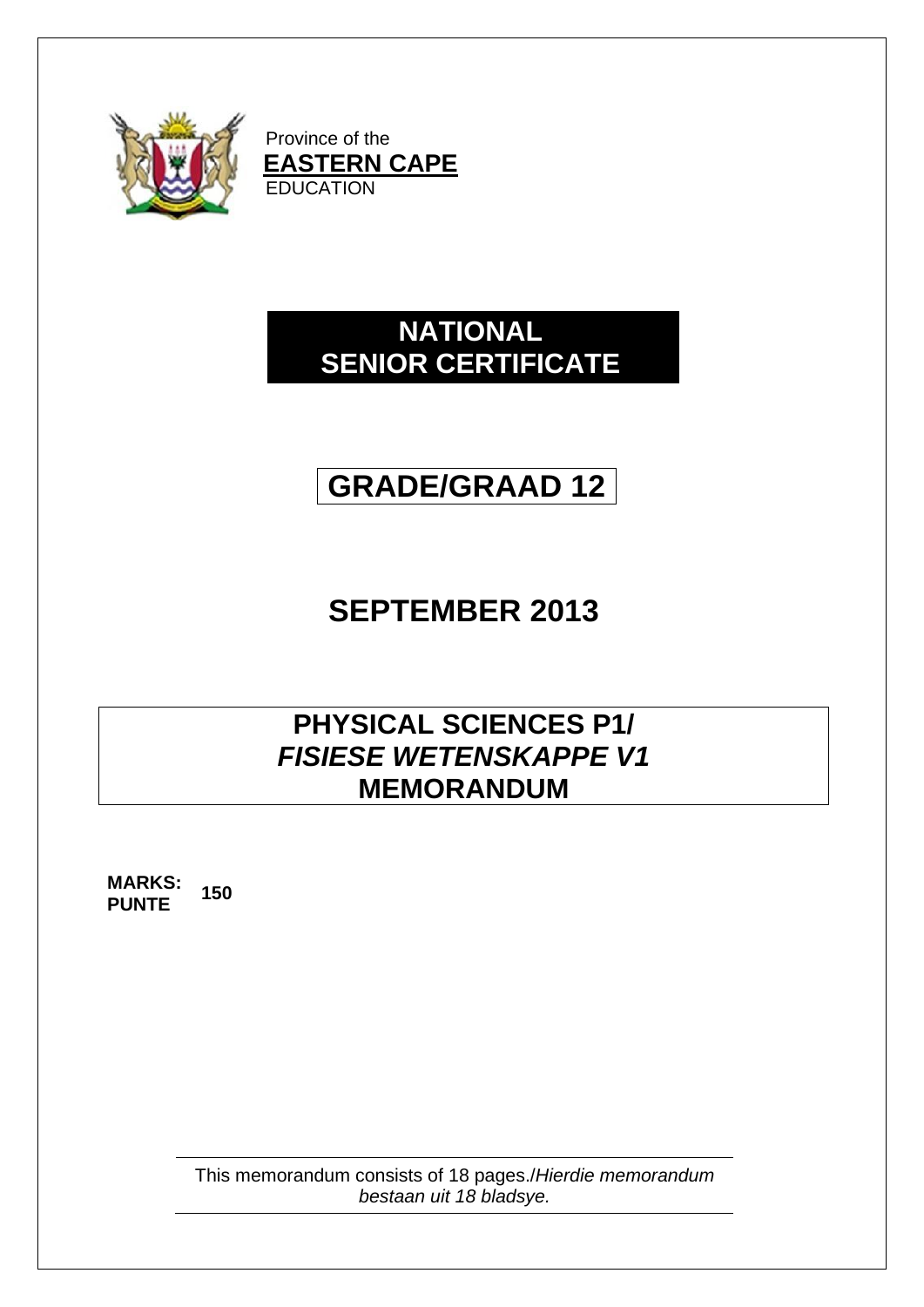|                                                                                                                                                                                                                                                                                                   | LEARNING OUTCOMES AND ASSESSMENT STANDARDS<br><b>LEERUITKOMSTE EN ASSESSERINGSTANDAARDE</b>                                                                                                                                                                                                                                                                                      |                                                                                                                                                                                                                                                                                                                                                                                                                                  |
|---------------------------------------------------------------------------------------------------------------------------------------------------------------------------------------------------------------------------------------------------------------------------------------------------|----------------------------------------------------------------------------------------------------------------------------------------------------------------------------------------------------------------------------------------------------------------------------------------------------------------------------------------------------------------------------------|----------------------------------------------------------------------------------------------------------------------------------------------------------------------------------------------------------------------------------------------------------------------------------------------------------------------------------------------------------------------------------------------------------------------------------|
| LO/LU1                                                                                                                                                                                                                                                                                            | LO/LU <sub>2</sub>                                                                                                                                                                                                                                                                                                                                                               | LO/LU3                                                                                                                                                                                                                                                                                                                                                                                                                           |
| AS 12.1.1<br>Plan and conduct a scientific<br>investigation to collect data<br>systematically with regard to<br>accuracy, reliability and the need<br>to control variables.                                                                                                                       | AS 12.2.1<br>Define and discuss basic<br>prescribed and scientific<br>knowledge.                                                                                                                                                                                                                                                                                                 | AS 12.3.1<br>Recognise, discuss and compare<br>scientific and indigenous knowledge<br>systems and knowledge claims by<br>indicating the correlation among<br>them, and explain the acceptance of<br>different claims.                                                                                                                                                                                                            |
| Beplan en voer 'n wetenskaplike<br>ondersoek uit om data sistematies<br>te versamel ten opsigte van<br>akkuraatheid, betroubaarheid en<br>die kontroleer van veranderlikes.                                                                                                                       | Definieer en bespreek basiese<br>voorgeskrewe wetenskaplike<br>kennis.                                                                                                                                                                                                                                                                                                           | Herken, bespreek en vergelyk<br>wetenskaplike en inheemse<br>kennissisteme en kennisaansprake<br>deur die ooreenkoms aan te dui en<br>verduidelik die aanvaarding van<br>verskillende aansprake.                                                                                                                                                                                                                                 |
| AS 12.1.2<br>Seek pattern and trends,<br>represent them in different forms<br>to draw conclusions, and<br>formulate simple generalisations.<br>Soek patrone en tendense, stel dit<br>in verskillende vorms voor om<br>gevolgtrekkings te maak en om<br>eenvoudige veralgemenings te<br>formuleer. | AS 12.2.2<br>Express and explain prescribed<br>scientific theories, models and<br>laws by indicating the<br>relationship between different<br>facts and concepts in own<br>words.<br>Verduidelik en druk<br>voorgeskrewe wetenskaplike<br>beginsels, teorieë, modelle en<br>wette uit deur die verwantskap<br>tussen verskillende feite<br>konsepte in eie woorde aan te<br>dui. | AS 12.3.2<br>Identify ethical and moral issues<br>related to the development of<br>science and technology and evaluate<br>the impact (pros and cons) of the<br>relationship from a personal<br>viewpoint.<br>Identifiseer etiese en morele<br>uitkomste in verband met die<br>ontwikkeling van die wetenskap en<br>tegnologie en evalueer die impak<br>(voordele en nadele) van die<br>verhouding van 'n persoonlike<br>oogpunt. |
|                                                                                                                                                                                                                                                                                                   |                                                                                                                                                                                                                                                                                                                                                                                  |                                                                                                                                                                                                                                                                                                                                                                                                                                  |
| AS 12.1.3<br>Apply known problem-solving<br>strategies to solve multi-step<br>problems.                                                                                                                                                                                                           | AS 12.2.3<br>Apply scientific knowledge in<br>everyday life contexts.                                                                                                                                                                                                                                                                                                            | AS 12.3.3<br>Evaluate the impact of scientific and<br>technological knowledge on<br>sustainable development of<br>resources and suggest long-term<br>and short-term strategies to improve<br>the management of resources in the<br>environment.                                                                                                                                                                                  |
| Pas bekende<br>probleemoplossingstrategieë toe<br>om veelvuldige-stapprobleme op<br>te los.                                                                                                                                                                                                       | Pas wetenskaplike kennis in<br>kontekste van die alledaagse<br>lewe toe.                                                                                                                                                                                                                                                                                                         | Evalueer die impak van<br>wetenskaplike en tegnologiese<br>kennis op volhoubare ontwikkeling<br>van bronne en om kort-termyn en<br>lang-termyn strategieë voor te stel<br>om die bestuur van bronne in die<br>omgewing te verbeter.                                                                                                                                                                                              |
| AS 12.1.4<br>Communicate and present<br>scientific arguments with clarity<br>and precision.<br>Kommunikeer en verdedig<br>wetenskaplike argument duidelik<br>en presies.                                                                                                                          |                                                                                                                                                                                                                                                                                                                                                                                  |                                                                                                                                                                                                                                                                                                                                                                                                                                  |

# **LEARNING OUTCOMES AND ASSESSMENT STANDARDS**

 $\Box$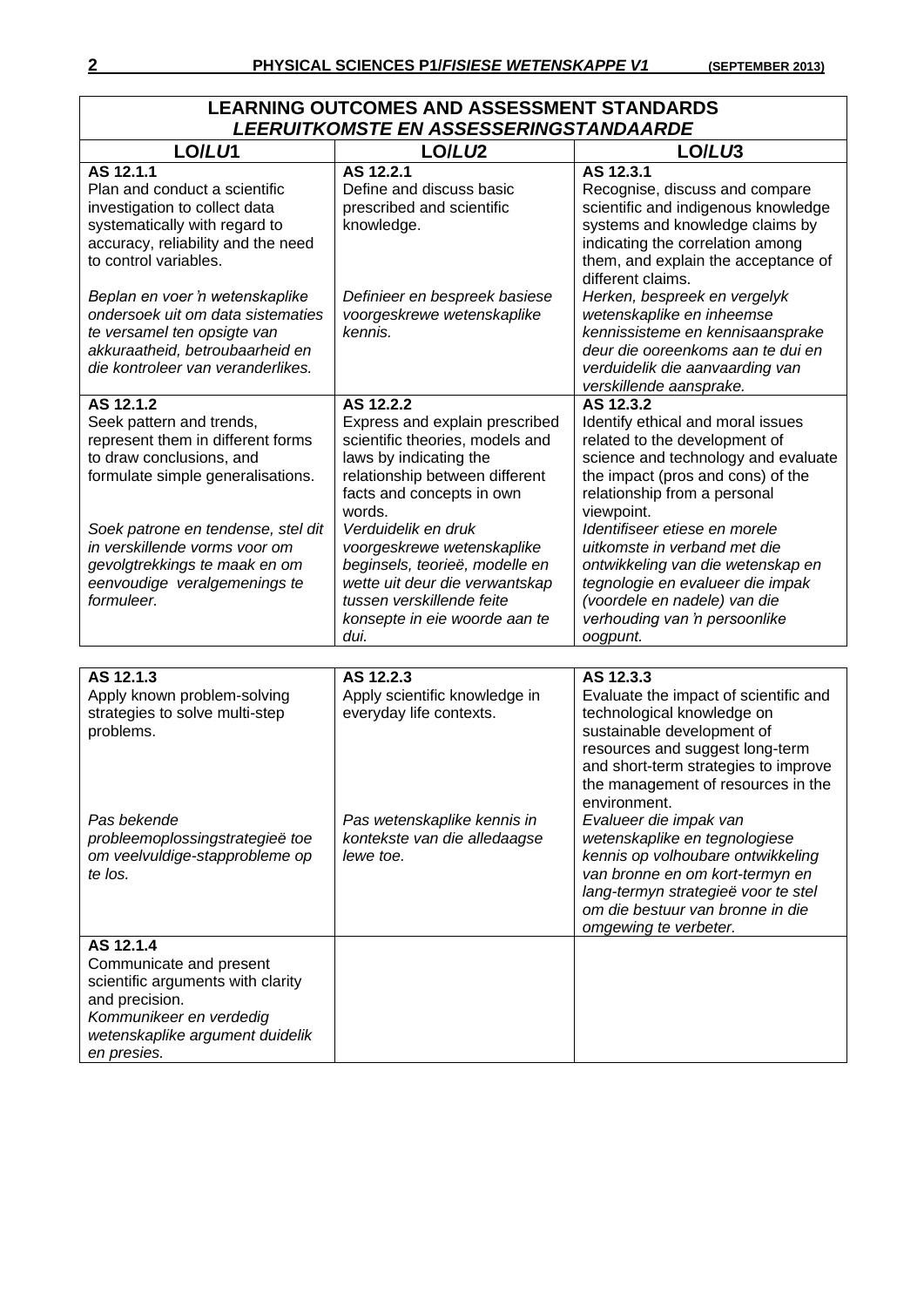#### **GUIDELINES FOR MARKING/***RIGLYNE VIR NASIEN*

This section provides guidelines for the way in which marks will be allocated. The broad principles must be adhered to in the marking of Physical Sciences tests and examinations.

*Hierdie afdeling verskaf riglyne vir die manier waarop punte toegeken sal word. Die breë beginsels moet tydens die nasien van Fisiese Wetenskappe toetse en eksamens gevolg word.*

#### 1.1 **MARK ALLOCATION/***PUNTE TOEKENNING*

#### 1.1.1 **Calculations/***Berekeninge***:**

- o Marks will awarded for: correct formula, correct substitution, correct answer with unit.
- o *Punte sal toegeken word vir: korrekte formule, korrekte substitusie, korrekte antwoord met eenheid.*
- o No marks will be awarded if an incorrect or inappropriate formula is used, even though there may be relevant symbols and applicable substitutions.
- o *Geen punte sal toegeken word waar 'n verkeerde of ontoepaslike formule gebruik word nie, selfs al is daar relevante simbole en relevante substitusies.*

#### 1.1.2 **Explanations and interpretations/***Verduidelikings en interpretasie***:**

Allocation of marks to questions requiring interpretation or explanation e.g. AS 1.4, 2.2, 2.3, 3.1, 3.2 and 3.3, will differ and may include the use of rubrics, checklists, memoranda, etc. In all such answers emphasis must be placed on scientific concepts relating to the question.

*Toekenning van punte by vrae wat interpretasie of verduideliking vereis bv. AS 1.4, 2.2, 2.3, 3.1, 3.2 en 3.3, sal verskil en mag die gebruik van rubrieke, kontrolelyste, memoranda, ens. insluit. By al hierdie antwoorde moet die beklemtoning op die wetenskaplike konsepte, met betrekking tot die vraag, val.*

#### 1.2 **FORMULAE AND SUBSTITUTIONS/***FORMULES EN SUBSTITUSIE*

1.2.1 Mathematical manipulations and change of subjects of appropriate formulae carry no marks, but if a candidate starts with the correct formula and then changes the subject of the formula incorrectly, marks will be awarded for the formula and the correct substitutions. The mark for the incorrect numerical answer is forfeited. *Wiskundige manipulering en verandering van die voorwerp van* 

*toepaslike formules dra geen punte nie, maar as 'n kandidaat begin met die korrekte formule en dan die voorwerp van die formule verkeerd uitwerk, sal punte vir die formule en korrekte substitusie toegeken word.*

- 1.2.2 When an error is made during **substitution into a correct formula**, a mark will be awarded for the correct formula and for the correct substitutions, but **no further marks** will be given. *Wanneer 'n fout gedurende substitusie in 'n korrekte formule begaan word, sal 'n punt vir die korrekte formule en vir korrekte substitusie toegeken word, maar geen verdere punte sal toegeken word nie.*
- 1.2.3 Marks are only awarded for a formula if a calculation had been **attempted,** i.e. substitutions have been made or a numerical answer given. *Punte sal slegs toegeken word vir 'n formule as 'n poging aangewend*

*was om 'n berekening te doen d.w.s. substitusie was gedoen of 'n numeriese antwoord word verskaf.*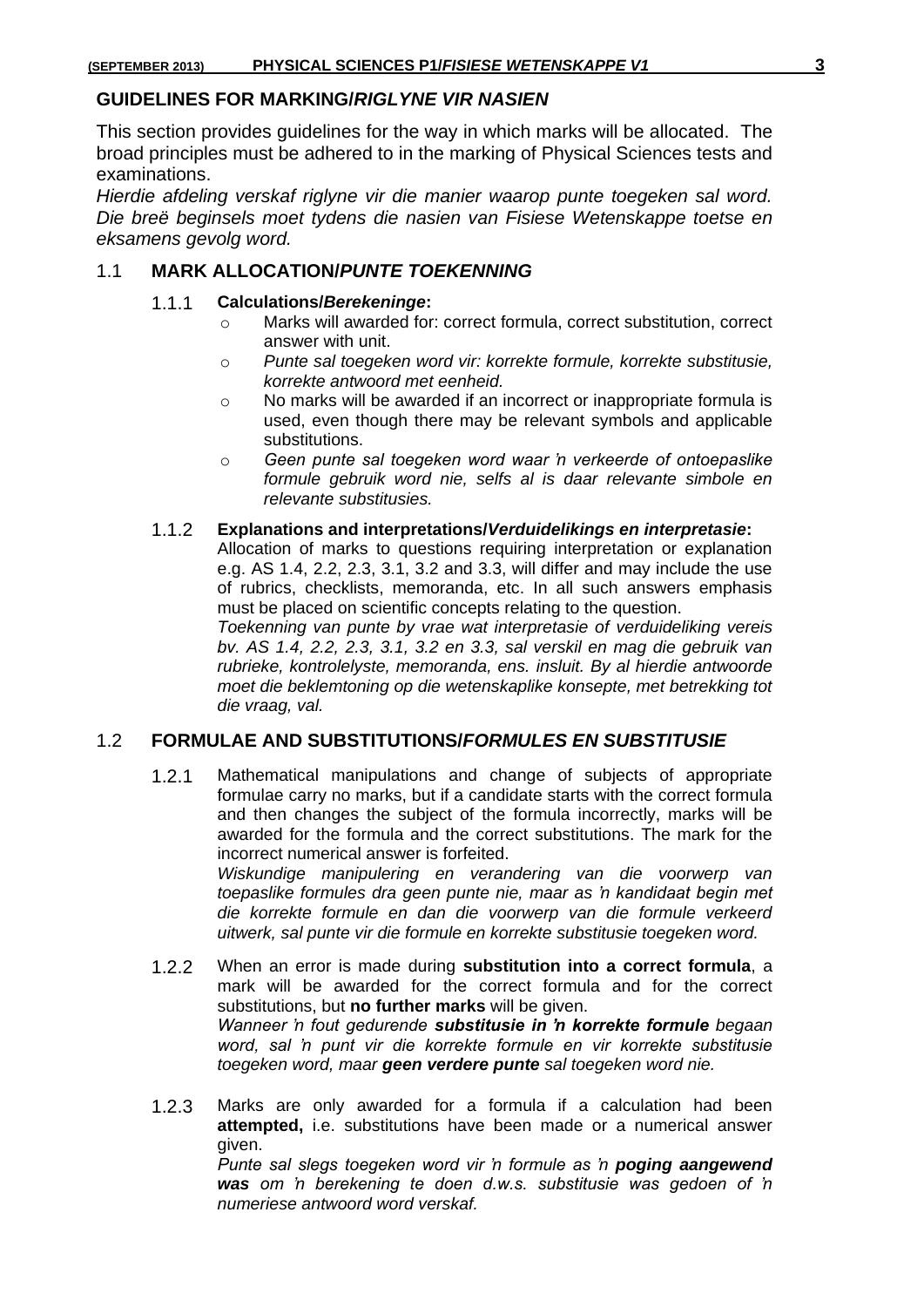- 1.2.4 Marks can only be allocated for substitutions when values are substituted into formulae and not when listed before a calculation starts. *Punte kan slegs toegeken word vir substitusies wanneer waardes in formules ingestel is en nie vir waardes wat voor 'n berekening gelys is nie.*
- 1.2.5 All calculations, when not specified in the question, must be done to two decimal places. *Alle berekenings, wanneer nie in die vraag gespesifiseer word nie, moet tot twee desimale plekke gedoen word.*

#### 1.3 **UNITS/***EENHEDE*

- 1.3.1 Candidates will only be penalised once for the repeated use of an incorrect unit **within a question or sub-question.** *'n Kandidaat sal slegs een keer gepenaliseer word vir die herhaaldelike gebruik van 'n verkeerde eenheid in 'n vraag of subvraag.*
- 1.3.2 Units are only required in the final answer to a calculation. *Eenhede word slegs in die finale antwoord tot 'n vraag verlang.*
- 1.3.3 Marks are only awarded for an answer, and not for a unit per se. Candidates will therefore forfeit the mark allocated for the answer in each of the following situations:
	- correct answer + wrong unit
	- wrong answer + correct unit
	- correct answer + no unit.

*Punte word slegs vir 'n antwoord en vir 'n eenheid per se toegeken nie. Kandidate sal derhalwe die punt vir die antwoord in die volgende gevalle verbeur:*

- *korrekte antwoord + verkeerde eenheid*
- *verkeerde antwoord + korrekte eenheid*
- *korrekte antwoord + geen eenheid*
- 1.3.4 SI units must be used except in certain cases, e.g.  $V \cdot m^{-1}$  instead of N $C^{-1}$ , and cm•s<sup>-1</sup> or km h<sup>-1</sup> instead of m•s<sup>-1</sup> where the question warrants this. (This instruction only applies to Paper 1).

*SI-eenhede moet gebruik word behalwe in sekere gevalle, bv. V* $m<sup>1</sup>$  *in plaas van of N.C -1 , en cm•s-1 of km. h -1 in plaas van m•s-1 waar die vraag dit verlang. (Hierdie instruksie geld slegs by Vraestel 1).*

#### 1.4 **POSTIVE MARKING/***POSITIEWE NASIEN*

Positive marking regarding calculations will be followed in the following cases: *Positiewe nasien met betrekking tot berekeninge sal in die volgende gevalle geld:*

1.4.1 **Sub-question to sub-question**: When a certain variable is calculated in one sub-question (e.g. 3.1) and needs to be substituted in another (3.2 or 3.3), e.g. if the answer for 3.1 is incorrect and is substituted correctly in 3.2 or 3.3, **full marks** are to be awarded for the subsequent subquestions.

> *Subvraag na subvraag: Wanneer 'n sekere veranderlike in een subvraag (bv. 3.1) bereken word en dan in 'n ander vervang moet word (3.2 of 3.3), bv. Indien die antwoord vir 3.1 verkeerd is en word korrek in 3.2 of 3.3 vervang, word volpunte aan die daaropvolgende subvraag toegeken.*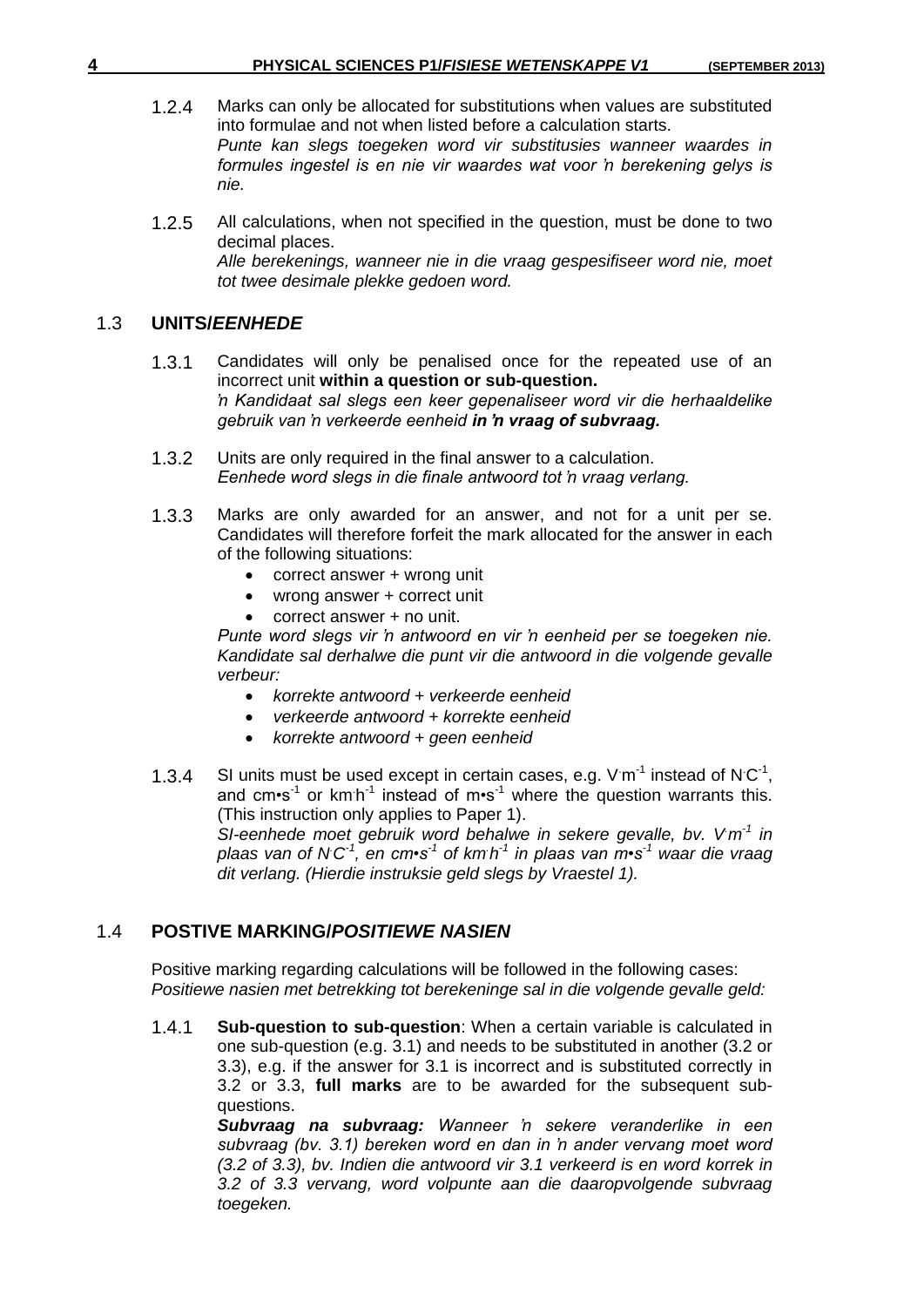1.4.2 **A multi-step question in a sub-question**: If the candidate has to calculate, for example, current in the first step and gets it wrong due to a substitution error, the mark for the substitution and the final answer will be forfeited.

> *'n Vraag met veelvuldige stappe in 'n subvraag: Indien 'n kandidaat byvoorbeeld, die aantal mol verkeerd bereken in 'n eerste stap as gevolg van 'n substitusiefout, verloor die kandidaat die punt vir die substitusie sowel as die finale antwoord.*

1.4.3 If a final answer to a calculation is correct, full marks will not automatically be awarded. Markers will always ensure that the correct/appropriate formula is used and that workings, including substitutions, are correct.

> *Indien 'n finale antwoord tot 'n berekening korrek is, sal volpunte nie outomaties toegeken word nie. Nasieners sal altyd verseker dat die korrekte toepaslike formule gebruik word en dat bewerkings, insluitende substitusies korrek is.*

1.4.4 Questions where a series of calculations have to be made (e.g. a circuit diagram question) do not necessarily always have to follow the same order. FULL MARKS will be awarded provided it is a valid solution to the problem. However, any calculation that will not bring the candidate closer to the answer than the original data, will not count any marks.

> *Vrae waar 'n reeks berekeninge gedoen moet word (bv. 'n stroombaan diagram vraag) hoef nie noodwendig altyd dieselfde orde te volg nie. VOLPUNTE sal toegeken word mits dit 'n geldige oplossing tot die probleem is. Maar, enige berekening wat nie die kandidaat nader aan die antwoord bring as die oorspronklike data, sal geen punte tel nie.*

1.4.5 If one answer or calculation is required, but two given by the candidate, only the first one will be marked, irrespective of which one is correct. If two answers are required, only the first two will be marked, etc.

> *Indien een antwoord of berekening verlang word, maar twee word deur die kandidaat gegee, sal slegs die eerste een nagesien word, ongeag watter een korrek is. Indien twee antwoorde verlang word, sal slegs die eerste twee nagesien word, ens.*

1.4.6 Normally, if based on a conceptual mistake, an incorrect answer cannot be correctly motivated. If the candidate is therefore required to motivate in question 3.2 the answer given to question 3.1, and 3.1 is incorrect, no marks can be awarded for question 3.2. However, if the answer for e.g. 3.1 is based on a calculation, the motivation for the incorrect answer for 3.2 could be considered. *Normaalweg, as dit gebaseer is op 'n voorstellingsfout, kan 'n verkeerde antwoord nie korrek gemotiveer word nie. As die kandidaat derhalwe gevra word met 'n vraag in 3.2 om die antwoord in vraag 3.1 te motiveer, en 3.1 is verkeerd, sal geen punte vir vraag 3.2 toegeken word nie. Maar, as die antwoord in bv. 3.1 gebaseer is op 'n berekening, kan die motivering vir die verkeerde antwoord oorweeg word.*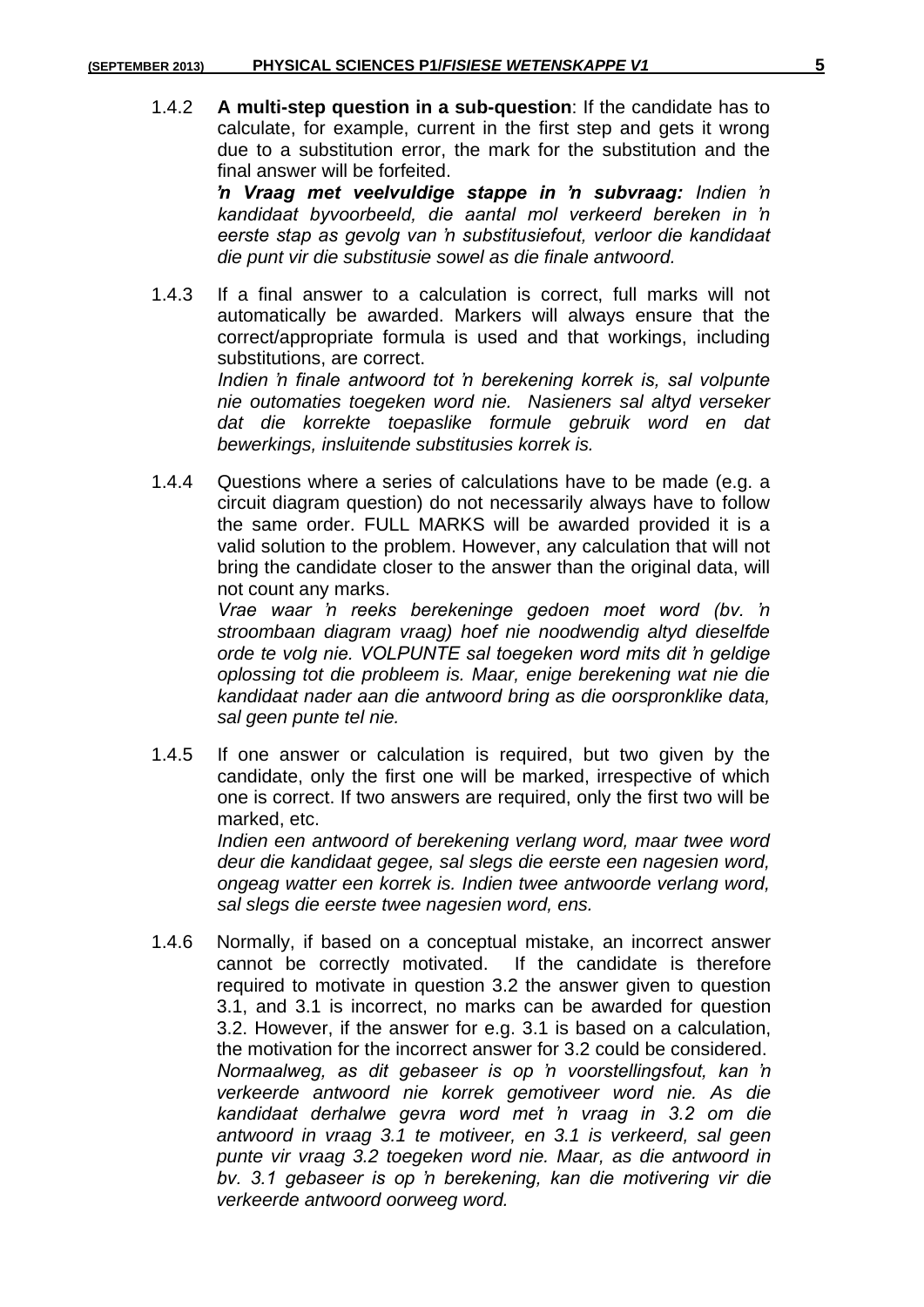1.4.7 If instructions regarding method of answering are not followed, e.g. the candidate does a calculation when the instruction was to *solve by construction and measurement***,** a candidate may forfeit all the marks for the specific question.

> *Indien instruksies aangaande metode van beantwoording nie gevolg word nie, bv. die kandidaat doen 'n berekening wanneer die instruksie los op deur konstruksie en meting was, mag die kandidaat al die punte vir die spesifieke vraag verbeur.*

1.4.8 For an **error of principle, no marks** are awarded (Rule 1) e.g. If the potential difference is 200 V and resistance is 25  $Ω$ , calculate the current.

> *Vir 'n foutdraendebeginsel, sal geen punte toegeken word nie (Reël 1) bv. as die potensiaalverskil 200 V en die weerstand 25 Ω is, bereken die stroom*.

| CORRECT/                                  | ANSWER (1)                                     | <b>POSSIBLE</b>                           | ANSWER (2)                                                  | <b>POSSIBLE</b>    |
|-------------------------------------------|------------------------------------------------|-------------------------------------------|-------------------------------------------------------------|--------------------|
| <b>KORREK</b>                             | ANTW (1)                                       | <b>MOONTLIK</b>                           | ANTW(2)                                                     | <b>MOONTLIK</b>    |
| $=\frac{200}{25}$<br>$= 8$ A $\checkmark$ | $R = -$<br>200<br>$=\frac{1}{25}x$<br>$= 8A x$ | $R =$<br>200<br>$\overline{25}$<br>$= 8A$ | $R = -$<br>$= x$<br>25<br>$\overline{200}$<br>$= 0.125 A x$ | $= 8 A \checkmark$ |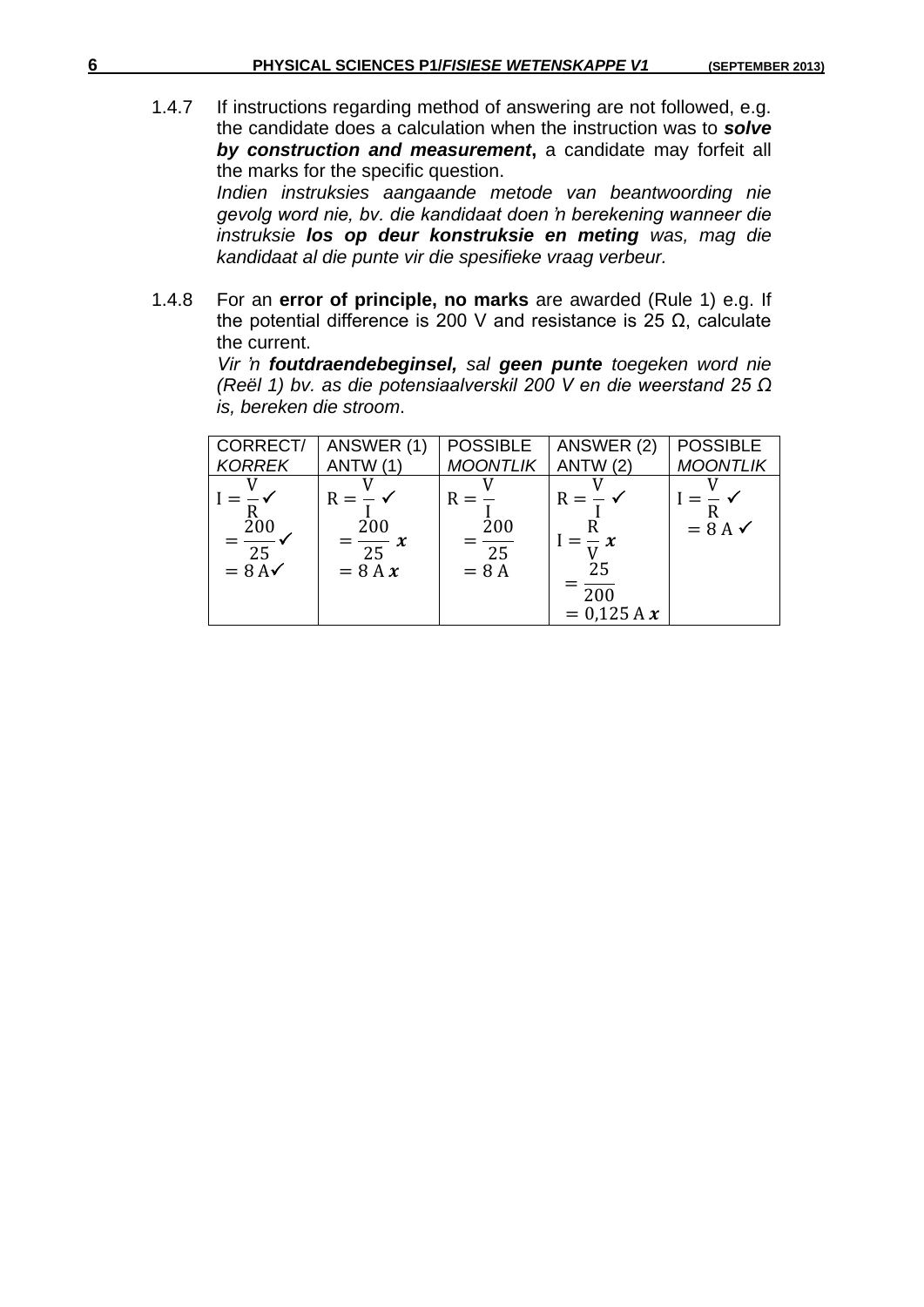# **SECTION/***AFDELING A*

#### **QUESTION/***VRAAG 1*

|     |                                                                |              | [5] |
|-----|----------------------------------------------------------------|--------------|-----|
| 1.5 | photoelectric effect / fotoëlektriese effek √                  | [12.2.1]     | (1) |
| 1.4 | (line) absorption spectrum / (lyn)absorpsiespektrum $\sqrt{ }$ | [12.2.1]     | (1) |
| 1.3 | diffraction / <i>diffraksie</i> $\sqrt{}$                      | [12.2.1] (1) |     |
| 1.2 | potential difference / potensiaalverskil $\sqrt{ }$            | [12.2.1]     | (1) |
| 1.1 | watt $\sqrt{}$                                                 | [12.2.1] (1) |     |

## **QUESTION/***VRAAG 2*

| 2.10 $C \sqrt{v}$ |                              | [12.1.2] | (2)<br>$[20]$ |
|-------------------|------------------------------|----------|---------------|
| 2.9               | $C \sqrt{2}$                 | [12.1.2] | (2)           |
| 2.8               | $\mathsf B \rightsquigarrow$ | [12.1.2] | (2)           |
| 2.7               | $\mathsf{D} \sqrt{\sqrt{2}}$ | [12.2.3] | (2)           |
| 2.6               | $C \sqrt{2}$                 | [12.2.1] | (2)           |
| 2.5               | $B \sqrt{2}$                 | [12.2.3] | (2)           |
| 2.4               | $D \sqrt{2}$                 | [12.1.2] | (2)           |
| 2.3               | $C \sqrt{2}$                 | [12.2.3] | (2)           |
| 2.2               | $D \sqrt{2}$                 | [12.2.3] | (2)           |
| 2.1               | $B \sqrt{v}$                 | [12.1.2] | (2)           |

**TOTAL SECTION /** *TOTAAL AFDELING* **A: 25**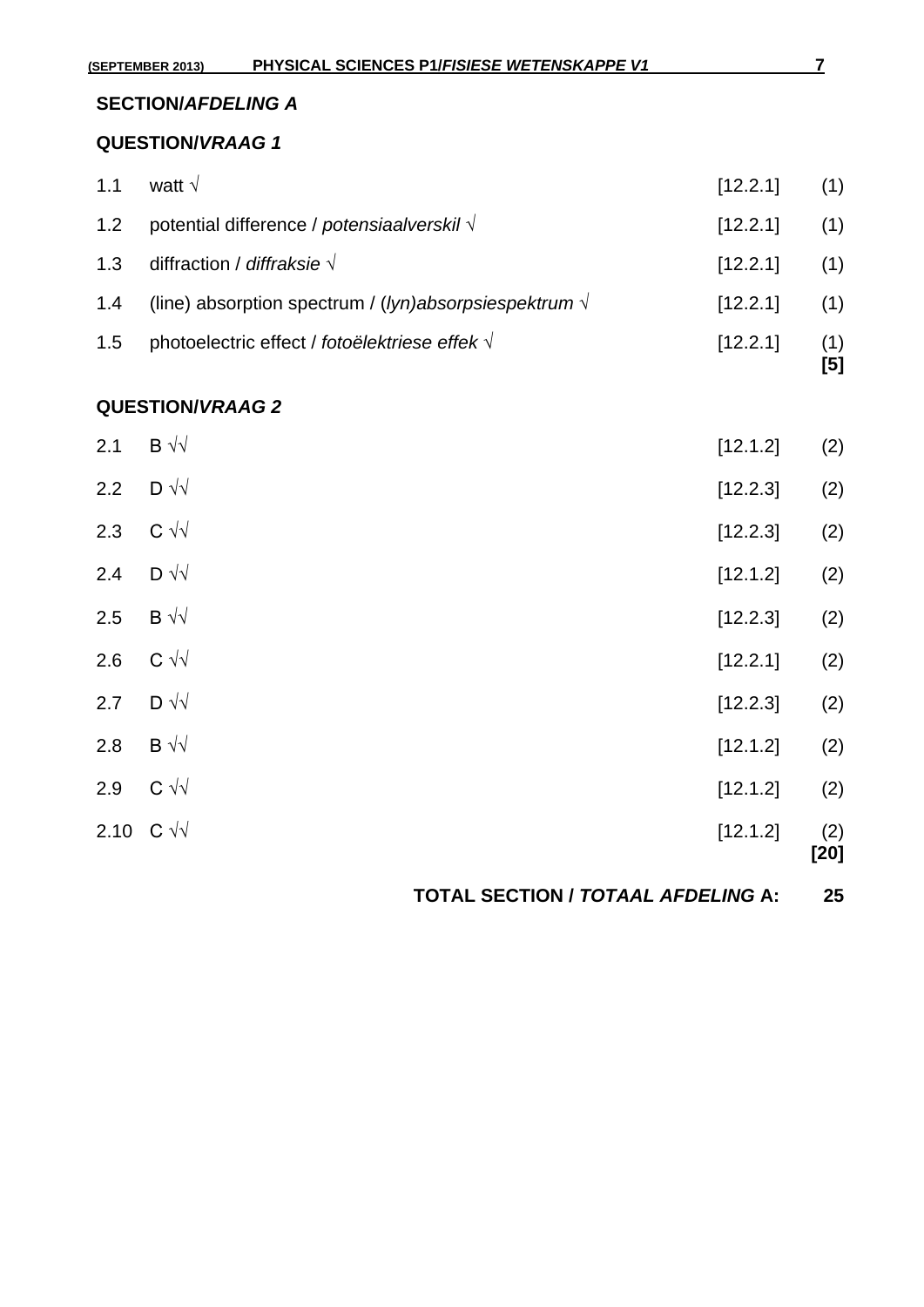#### **SECTION/***AFDELING B*

## **QUESTION/***VRAAG 3*

| 3.1 |                                              |                                                                                                                                                                             | Gravitational acceleration (g)/gravitasieversnelling (g) $\sqrt{ }$                                                                                                                                      | [12.2.1] | (1) |
|-----|----------------------------------------------|-----------------------------------------------------------------------------------------------------------------------------------------------------------------------------|----------------------------------------------------------------------------------------------------------------------------------------------------------------------------------------------------------|----------|-----|
| 3.2 |                                              | 12 m.s <sup>-1</sup> up / op $\sqrt{ }$                                                                                                                                     |                                                                                                                                                                                                          | [12.1.3] | (1) |
| 3.3 | 3.3.1                                        |                                                                                                                                                                             | It is at its highest position/by sy hoogste punt $\sqrt{ }$                                                                                                                                              | [12.1.3] | (1) |
|     | 3.3.2                                        | on the ground/op die grond $\sqrt{ }$                                                                                                                                       |                                                                                                                                                                                                          | [12.1.3] | (1) |
|     | 3.3.3                                        | na die bons $\sqrt{}$                                                                                                                                                       | maximum height after it has bounced/maksimum hoogte                                                                                                                                                      | [12.2.2] | (1) |
| 3.4 | 3.4.1                                        |                                                                                                                                                                             | Area under the graph/Area onder grafiek = $\frac{1}{2}$ b x h $\sqrt{ }$<br>$=$ 1/ <sub>2</sub> (3 – 1,24)(17) $\sqrt{ } - \frac{1}{2}$ (1,24)(12) $\sqrt{ }$<br>$= 14,96 - 7,44$<br>= 7,52 m $\sqrt{ }$ | [12.1.3] | (4) |
|     | 3.4.2                                        | $=$ 1/ <sub>2</sub> (4,7 – 3) $\sqrt{(17)}$ $\sqrt{(17)}$<br>= 14,45 m $\sqrt{ }$                                                                                           | Area under the graph/Area onder grafiek = $\frac{1}{2}$ b x h                                                                                                                                            | [12.1.3] | (3) |
| 3.5 | $F_{\text{net}}\Delta t = \Delta p \sqrt{ }$ | = m (v <sub>f</sub> - v <sub>i</sub> )<br>= 150 x 10 <sup>-3</sup> (17 – (-17) $\sqrt{ }$<br>= 150 x 10 <sup>-3</sup> (34)<br>$= 5.1$ kg m s <sup>-1</sup> $\sqrt{up}$ / op | $+$                                                                                                                                                                                                      | [12.1.3] | (3) |
| 3.6 | y(m)                                         | 7,52<br>3<br>1,24                                                                                                                                                           | 4,7                                                                                                                                                                                                      |          |     |

1 mark for the shape of the graph (going up then bouncing back up)/*1 punt vir die vorm van die grafiek (gaan op, bons dan terug op)*

1 mark for the height of the bounce equal the height of throw/ *1 punt vir die hoogte van die bons gelyk aan die hoogte van die gooi*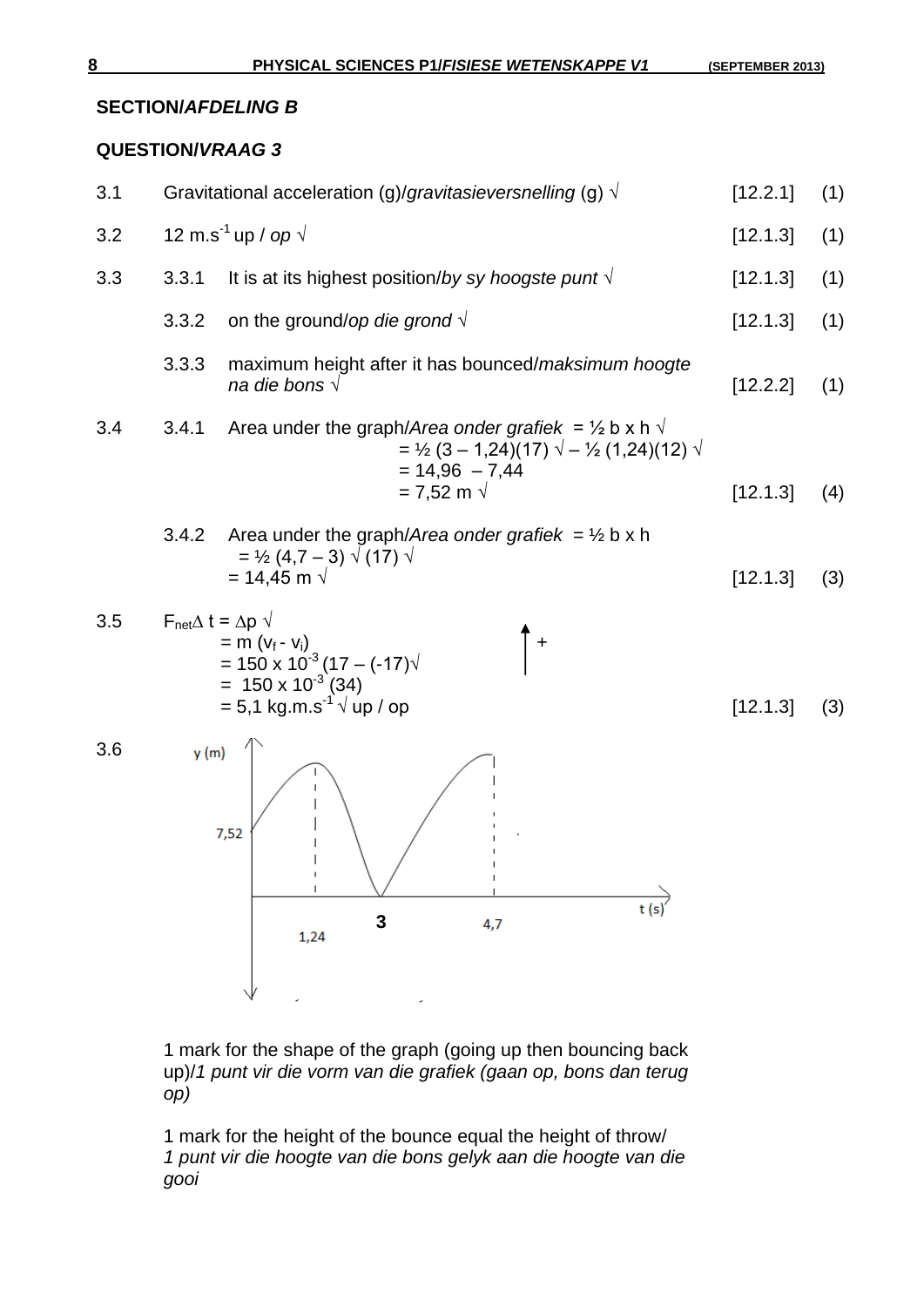|     | 1 mark for <b>not</b> starting at $y = 0$ ( $y = 7,52$ )<br>1 punt in die nie begin by $y = 0$ (y= 7,52)                                                                                                                                                                                     |          |             |
|-----|----------------------------------------------------------------------------------------------------------------------------------------------------------------------------------------------------------------------------------------------------------------------------------------------|----------|-------------|
|     | (-1 mark if both axes are not labelled)<br>(-1 punt indien beide asse nie benoem nie)                                                                                                                                                                                                        | [12.1.3] | (3)<br>[18] |
|     | <b>QUESTION/VRAAG 4</b>                                                                                                                                                                                                                                                                      |          |             |
| 4.1 | Its velocity decreases $\sqrt{(}$ (from 12 m.s <sup>-1</sup> to 0 m.s <sup>-1</sup> ) as it moves<br>up $\sqrt{}$ uniform deceleration as it moves up.<br>Sy snelheid neem af $\sqrt{(van 12 m.s^1 tot 0 m.s^1)}$ terwyl dit op<br>beweeg <i>Vuniforme vertraging terwyl dit op beweeg</i> . | [12.2.1] | (2)         |
| 4.2 | $\Delta E_{\rm k} = E_{\rm kf} - E_{\rm ki} \sqrt{\frac{E_{\rm k}}{E_{\rm ki}}}$<br>$=$ 1/ <sub>2</sub> (5)(0) <sup>2</sup> – 1/ <sub>2</sub> (5)(12) <sup>2</sup> $\sqrt{ }$<br>$=$ -360 J $\sqrt{ }$                                                                                       | [12.1.3] | (3)         |
| 4.3 | POSITIVE MARKING FROM 4.2/POSITIEWE NASIEN VAN 4.2                                                                                                                                                                                                                                           |          |             |
|     | -360 J $\sqrt$                                                                                                                                                                                                                                                                               | [12.1.3] | (1)         |
|     |                                                                                                                                                                                                                                                                                              |          |             |

4.4 The work done by a net force (on an object) is equal to  $\sqrt{ }$ the change in kinetic energy (of that particular object). √/ *Die arbeid verrig deur 'n netto/resultante krag is gelyk aan √ die verandering in kinetiese energie (van die voorwerp). √*

#### **OR/OF**

| The net/total work (done on an object) is equal to $\sqrt{ }$ the change    |           |     |
|-----------------------------------------------------------------------------|-----------|-----|
| in kinetic energy (of the object). $\sqrt{ }$                               |           |     |
| Die netto/totale arbeid verrig (op 'n voorwerp) is gelyk aan $\sqrt{ }$ die |           |     |
| verandering in kinetiese energie (van die voorwerp). $\sqrt{ }$             | [12.12.1] | (2) |

4.5

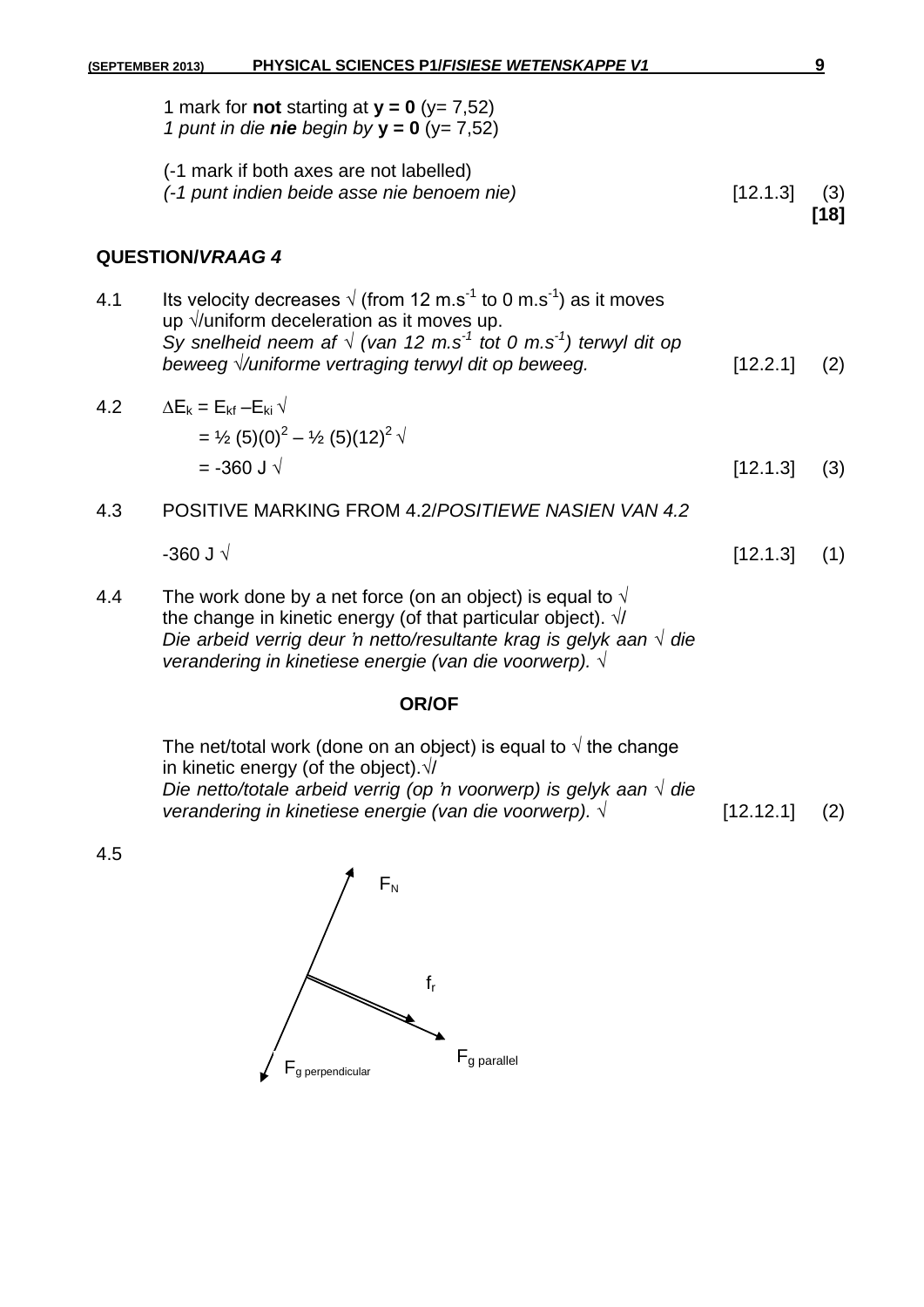

4.6 WFg =Fg cos Ө ∆x √ = mg cos Ө ∆x = 5 x 9,8 cos (16 + 90 )(8,4) √ = -113,45 J √

#### **OR/***OF*

$$
W_{Fg}
$$
 = mg Δh  $\sqrt{ }$   
= 5 (9,8) (0-8,4 sin 16)  $\sqrt{ }$   
= -113,45 J $\sqrt{ }$ 

 $[12.1.3]$  (3)

## 4.7 POSITIVE MARKING FROM/POSITIEWE NASIEN VAN QUESTION/VRAAG 4.2 AND/EN QUESTION/VRAAG 4.6

$$
W_{NET} = \Delta E_k \sqrt{W_{fr} + W_{Fg||} \sqrt{= \Delta E_k} \quad (W_N = 0 \text{ J and/en } W_{Fg^{\perp}} = 0 \text{ J}) \text{ since/omdat } \cos 90^{\circ} = 0
$$
  

$$
W_{fr} + (-113,45) \sqrt{= -360} \sqrt{}
$$
  

$$
W_{fr} = -246,55 \text{ J} \sqrt{}
$$

#### **OR/***OF*

$$
W_{NET} = \Delta E_{k} \sqrt{F_{NET} \Delta x \cos \Theta} = \Delta E_{k}
$$
  
\n
$$
F_{NET} (8,4) \cos 180^{\circ} = -360 \sqrt{F_{fr} + F_{g}} \quad (8,4) \cos 180^{\circ} = -360
$$
  
\n
$$
F_{fr} (8,4) \cos 180^{\circ} + f_{g} \quad (8,4) \cos 180^{\circ} = -360
$$
  
\n
$$
W_{fr} + 13,506 (-1) 8,4 \sqrt{F} = -360
$$
  
\n
$$
W_{fr} = -246,55 \text{ J} \sqrt{F_{fr} (12.1.3)}
$$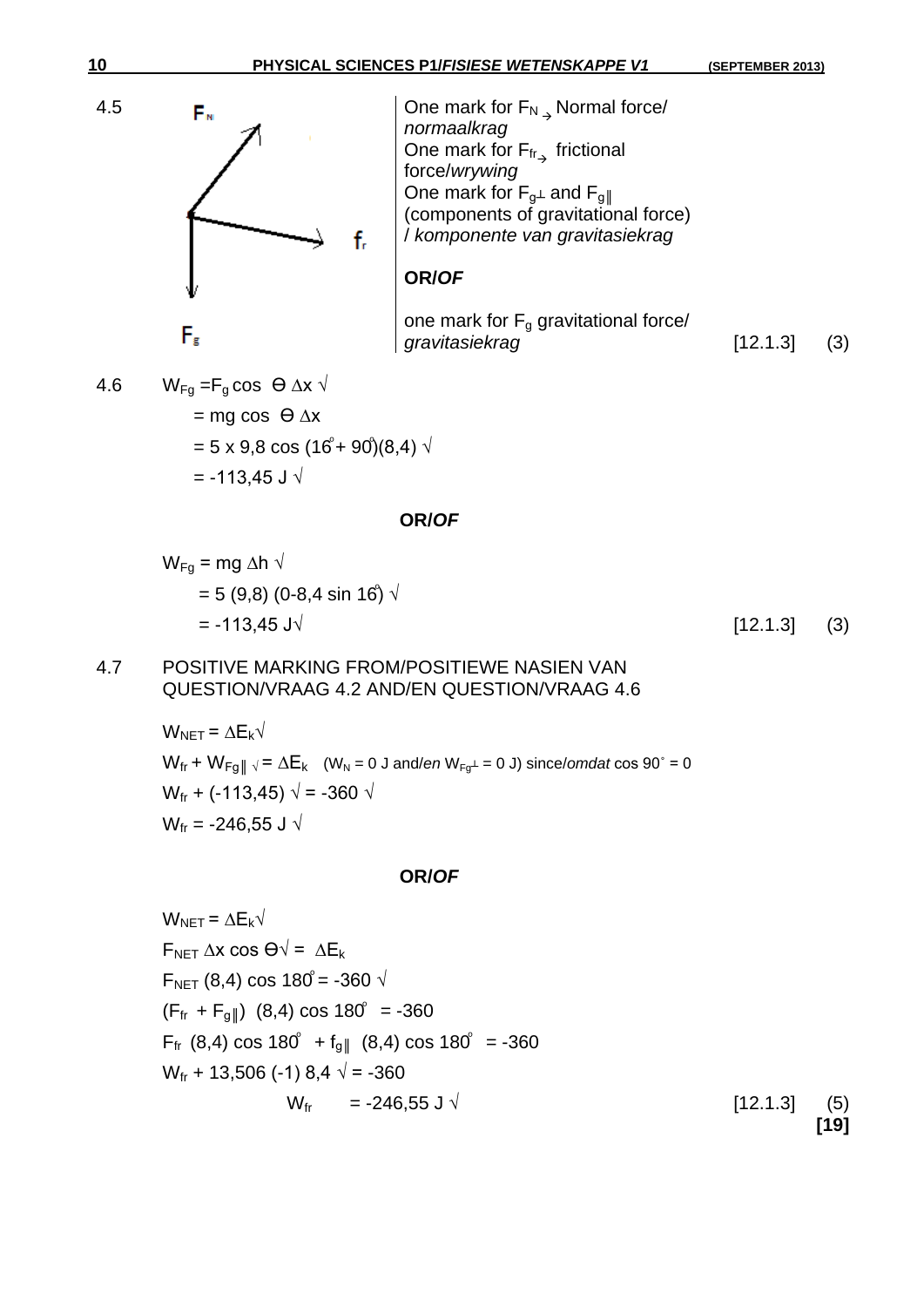| 5.5 | Remain the same/dieselfde $\sqrt{v}$                                                                                                                                                                                                                                                                     |          | (2)<br>้12] |
|-----|----------------------------------------------------------------------------------------------------------------------------------------------------------------------------------------------------------------------------------------------------------------------------------------------------------|----------|-------------|
| 5.4 | Doppler effect, $\sqrt{}$ the apparent change in frequency $\sqrt{}$ when a<br>listener and source move with respect to one another. $\sqrt{ }$<br>Doppler-effek $\sqrt{ }$ die skynbare verandering in frekwensie $\sqrt{ }$ indien<br>die luisteraar en bron ten opsigte van mekaar beweeg. $\sqrt{ }$ | [12.2.1] | (3)         |
| 5.3 | When the truck is next to her/Wanneer die trok langs haar is. $\sqrt{ }$                                                                                                                                                                                                                                 | [12.2.1] | (1)         |
|     | = $(343 + 0/343 - 8.33) \sqrt{13 \times 10^3} \sqrt{13 \times 10^3}$<br>= 13 323,57 Hz $\sqrt{ }$                                                                                                                                                                                                        | [12.1.3] | (4)         |
| 5.2 | $f_L = (V + V_L/V + V_s) f_s V$                                                                                                                                                                                                                                                                          |          |             |
| 5.1 | Higher, $\sqrt{B}$ is moving towards A, the wavelengths will thus be less<br>at A. $\sqrt{ }$<br>Hoër, $\sqrt{B}$ beweeg nader aan A, dus sal die golflengtes minder<br>wees by A. $\sqrt{ }$                                                                                                            | [12.2.1] | (2)         |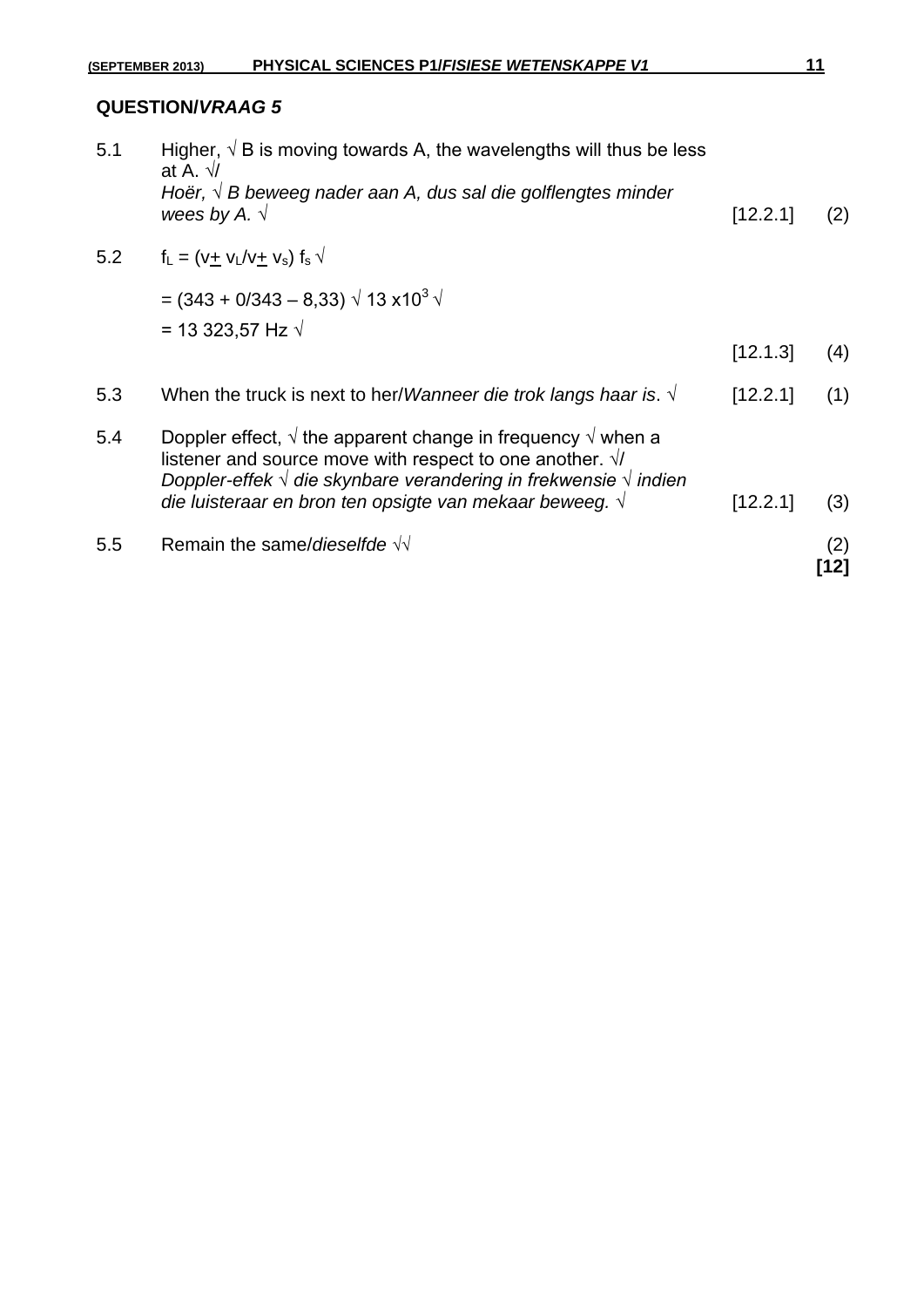6.1 Nodal lines are dark lines caused by destructive interference. $\sqrt{\sqrt{}}$ *Nodale lyne is donker lyne wat vorm as gevolg van destruktiewe interferensie. √√* [12.3.1] (2)

6.2 bright band where waves meet in phase 
$$
\sqrt{}
$$
 (resulting in constructive  
interference)  
helder bande waar golve in fase ontmoet  $\sqrt{}$  (konstruktiewe  
interference)  
interference)  
Orak of and where waves meet out of phase  $\sqrt{}$  (resulting in  
destructive interference)  
Donker bande waar golwe uit fase ontmoet  $\sqrt{}$  (destruktiewe  
interference)  
One mark for broad central band/een punt vir breë sentrale  
stroto.  
One mark for alternate dark and bright bands/een punt vir  
alwayselende donker en ligte bande.  $\sqrt{}$   
6.3 6.3.1 sin  $\theta$  = m*i* | a  $\sqrt{}$   
= 3  $\sqrt{\frac{664 \times 10^{-3}}{2.20 \times 10^{-3}}}$   
= 1,66  $\times$  10<sup>-2</sup>  
 $\theta$  = 0,95<sup>0</sup>  $\sqrt{}$   
6.3.2 POSITIVE MARKING FROMPOSITIVE WASIEN VAN  
QUESTION/VRAAG 6.3  
tan  $\theta$  =  $\frac{y}{2.75}$   
tan 0.95<sup>o</sup> =  $\frac{y}{2.75}$   
 $\sqrt{}$   
 $y$  = 0,046 m  $\sqrt{}$  [12.1.3] (2)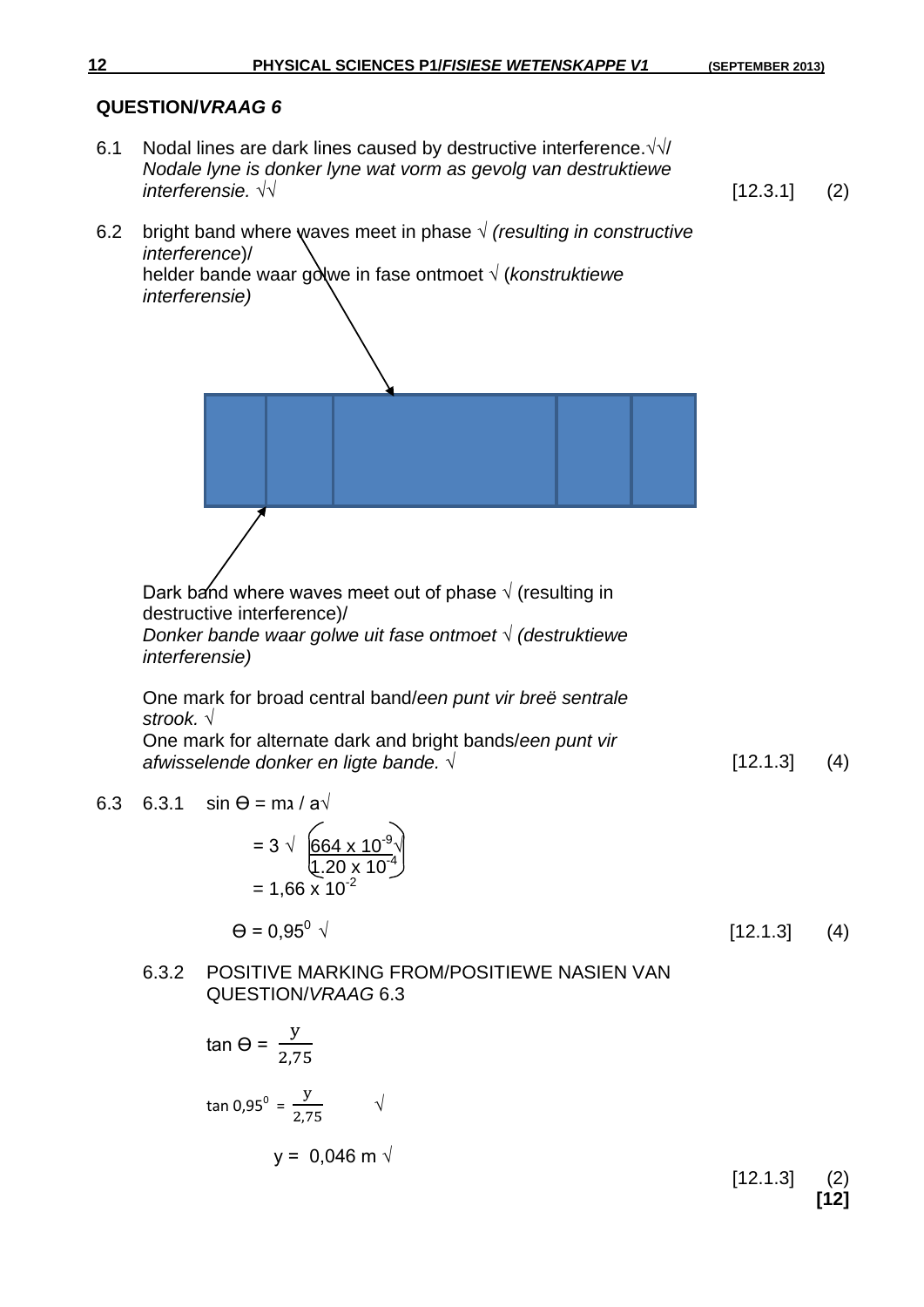7.1 Electric field is a region (space) in which a charge will experience an electrostatic force. √√/ *Elektriese veld is 'n gebied (ruimte) waarin 'n lading 'n elektrostatiese krag sal ondervind.* √√ [12.2.3] (2)

7.2  $E_1 = \frac{kq}{r^2} \sqrt{r^2}$ 

$$
=\frac{9 \times 10^{9} (15 \times 10^{-9})}{(2 \times 10^{-2})^{2}} \quad \sqrt{}
$$

= 337 500 N.C-1 left/*links*

 $E_2 =$  kg / r<sup>2</sup>

$$
=\frac{9\times10^{9} \text{ X}}{(8\times10^{-2})^{2}} \text{ V}
$$

 $= 1,40625 \times 10^{12} \times N.C^{-1}$  left/*links* 

 $(10 \times 10^{-2})^2$ 

$$
E_{\text{net}} = E_1 + E_2 \sqrt{3.943 \times 10^5} = 337\,500 + 1,40625 \times 10^{12} \times \sqrt{3}
$$

$$
\frac{3,943 \times 10^5 - 337\,500}{1,40625 \times 10^{12}} = \frac{1,40625 \times 10^{12} X}{1,40625 \times 10^{12}}
$$

$$
X = 4,04 \times 10^{-8} \text{ C} \quad \sqrt{ }
$$
 [12.3.1] (6)

#### 7.3 POSITIVE MARKING FROM QUESTION/*POSITIEWE NASIEN VANAF VRAAG* 7.2

Q on each sphere = 
$$
\frac{Q_1 + Q_2}{2}
$$
  $\sqrt{\frac{Q_1 Q_2 + Q_3 Q_4}{2}}$   
=  $\frac{4.04 \times 10^{-8} + (-15 \times 10^{-9})}{2}$   $\sqrt{\frac{Q_1 Q_2}{r^2}}$   
=  $1.27 \times 10^{-8}$  C  
=  $\frac{Q_1 Q_2}{r^2} \sqrt{\frac{Q_2 Q_2}{r^2}}$   $\sqrt{\frac{Q_1 Q_2 Q_3}{r^2}}$ 

$$
= 1,45 \times 10^{-4} \text{ N } \sqrt{\text{attraction/}} = 1,45 \times 10^{-4} \text{ N } \sqrt{\text{attraction/}} = 1,45 \times 10^{-4} \text{ N } \sqrt{\text{atimation/}} = 1,45 \times 10^{-4} \text{ N } \sqrt{\text{atimation/}} = 1,45 \times 10^{-4} \text{ N } \sqrt{\text{atimation/}} = 1,45 \times 10^{-4} \text{ N } \sqrt{\text{atimation/}} = 1,45 \times 10^{-4} \text{ N } \sqrt{\text{atimation/}} = 1,45 \times 10^{-4} \text{ N } \sqrt{\text{atimation/}} = 1,45 \times 10^{-4} \text{ N } \sqrt{\text{atimation/}} = 1,45 \times 10^{-4} \text{ N } \sqrt{\text{atimation/}} = 1,45 \times 10^{-4} \text{ N } \sqrt{\text{atimation/}} = 1,45 \times 10^{-4} \text{ N } \sqrt{\text{atimation/}} = 1,45 \times 10^{-4} \text{ N } \sqrt{\text{atimation/}} = 1,45 \times 10^{-4} \text{ N } \sqrt{\text{atimation/}} = 1,45 \times 10^{-4} \text{ N } \sqrt{\text{atimation/}} = 1,45 \times 10^{-4} \text{ N } \sqrt{\text{atimation/}} = 1,45 \times 10^{-4} \text{ N } \sqrt{\text{atimation/}} = 1
$$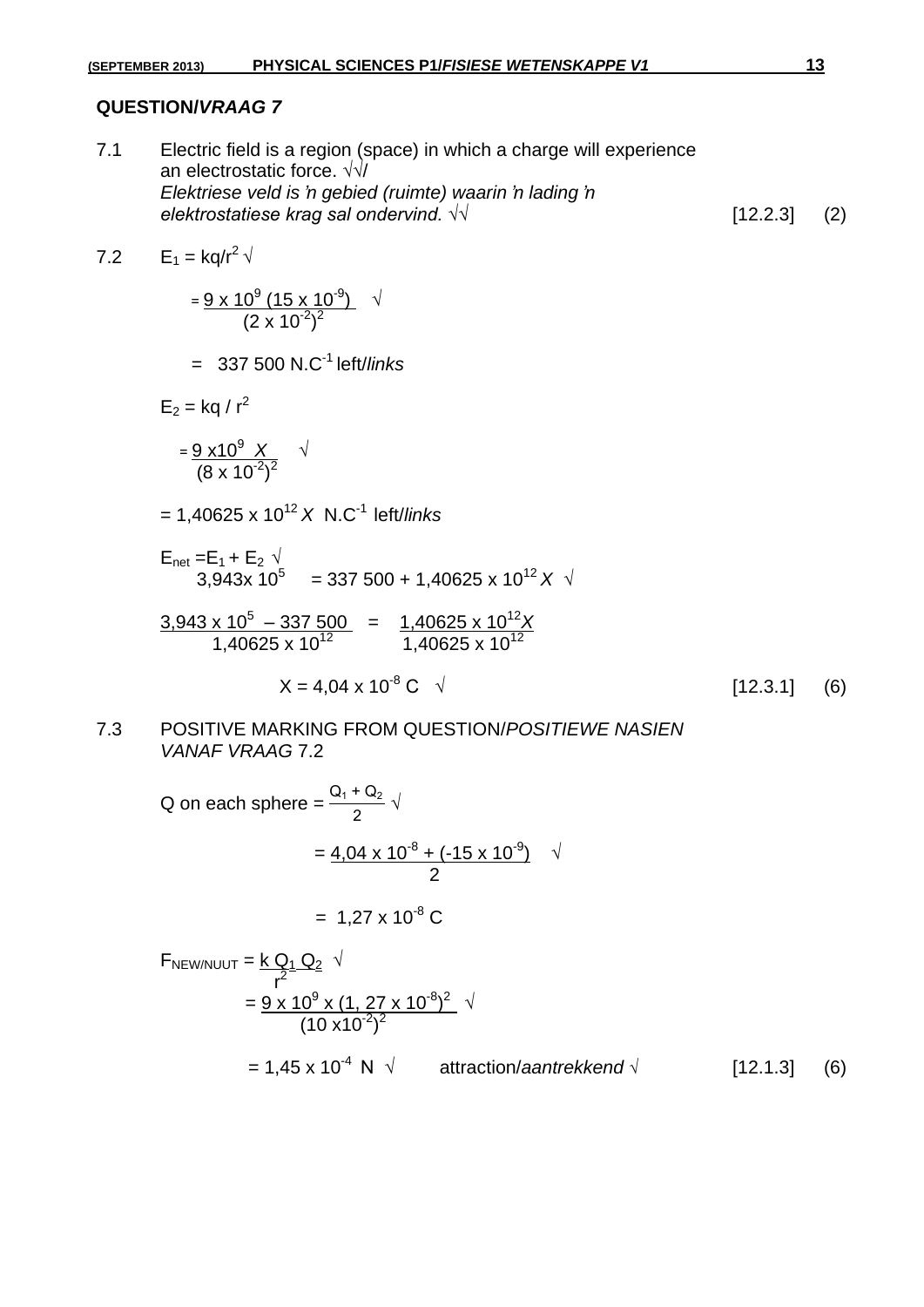- 7.4 Any TWO of the following:
	- Avoid being the highest point out in an open area like fields, golf courses or parking lots/*Moenie die hoogste punt in 'n oop area soos 'n veld, gholfbaan of parkeerarea wees nie.*
	- The safest place is inside a car/*Die veiligste plek is binne-in 'n kar.*
	- Stay away from any form of metal e.g. umbrellas and golf clubs./*Bly weg van enige vorm van metaal bv. sambrele en gholfstokke.*
	- Get away from water/*Bly weg van water.*
	- Do not stand under tall objects like trees and towers./*Moenie onder hoë voorwerpe soos bome of torings staan nie.*
	- Do not fly any kites/*Moenie vlieërs vlieg nie.*
	- Any relevant answer/*Enige relevante antwoord.* [12.3.1] (2)

**[16]**

# **QUESTION/***VRAAG 8*

8.1 capacitance will increase  $\sqrt{ }$ C =  $\epsilon_0A$  OR C = Q/Ed, C and d are inversely proportional  $\sqrt{ }$ d

> *kapasitansie sal vermeerder* √  $C = \underline{\epsilon_0 A}$  OF C = Q/Ed, C en d *is omgekeerd eweredig*  $\sqrt{ }$ d [12.2.1] (2)

8.2 
$$
C = \frac{\epsilon_0 A}{d}
$$
   
\n
$$
= \frac{8.85 \times 10^{-12} \times 33.25 \times 10^{-5}}{0.015 \times 10^{-3}}
$$

$$
= 1,96 \times 10^{-10} \text{ F } \sqrt{ }
$$
 [12.1.3] (3)

8.3 decrease  $\sqrt{(V - Ed)}$ ,  $E_{NET}$  is smaller therefore V is also smaller)  $\sqrt{V}$ *verminder*  $\sqrt{(V = Ed, E_{NET} i s \text{ minder dus sal V ook verminder}) \sqrt{(12.2.1)} (2)}$ **[7]**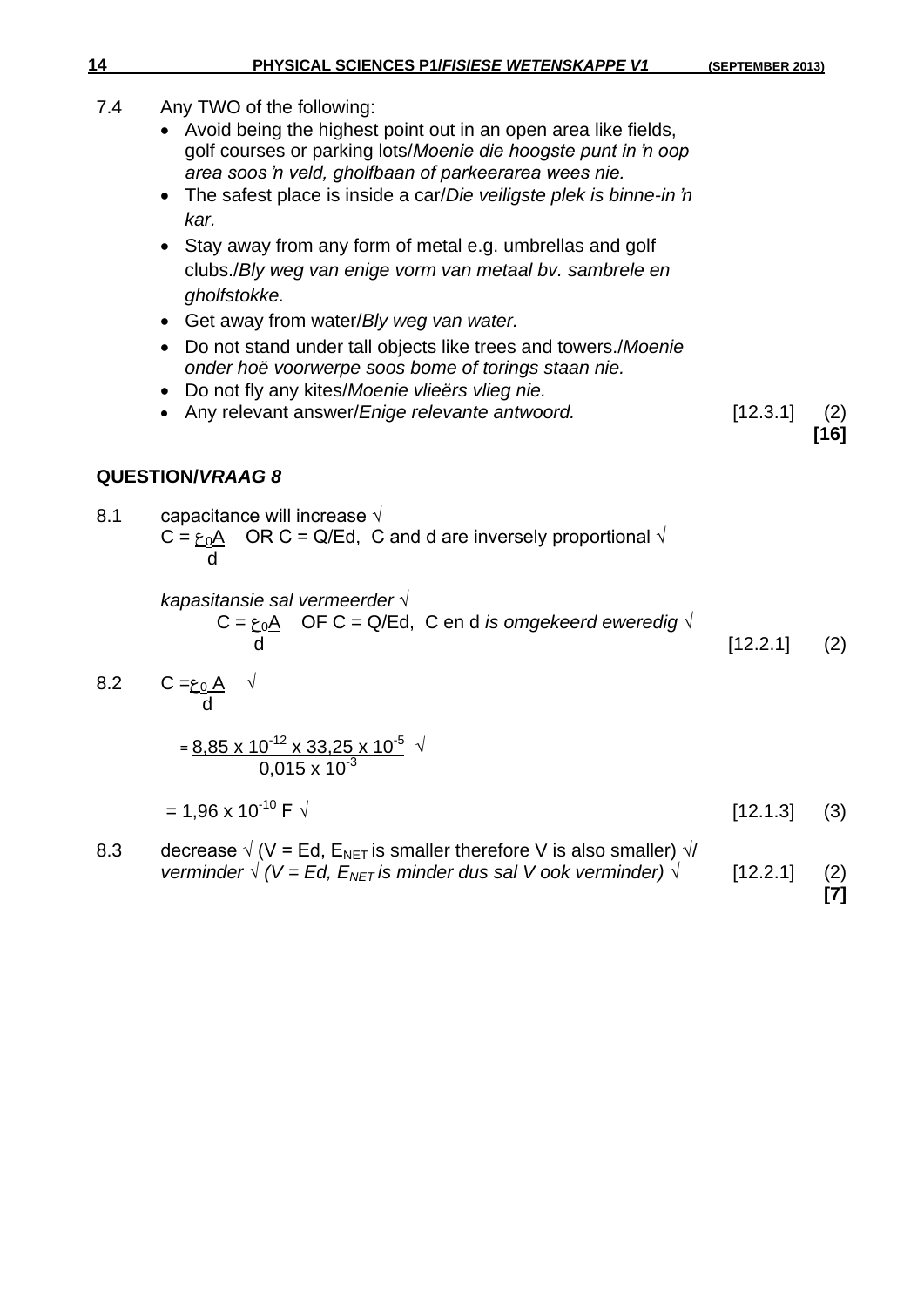9.1 The maximum work done per unit charge.  $\sqrt{\sqrt{}}$ *Die maksimum arbeid verrig per eenheid lading.*  $\sqrt{$  *[12.2.2]* (2)



# **QUESTION/***VRAAG 10*

| 10.1 | 10.1.1 Electrical energy $\sqrt{ }$ is converted to mechanical energy $\sqrt{ }$ |              |  |
|------|----------------------------------------------------------------------------------|--------------|--|
|      | Elektriese energie $\sqrt{}$ is omgesit in meganiese energie $\sqrt{}$           | [12.2.2] (2) |  |
|      |                                                                                  |              |  |

10.1.2 DC motor uses permanent magnets  $\sqrt{ }$  whereas AC motor uses electromagnets. √/ *GS-motors gebruik permanente magnete √ en WSmotors gebruik elektromagnete. √*

#### **OR/***OF*

DC motor depends on brushes for contact making to reverse current through the rotating coil  $\sqrt{ }$  whereas AC motor depends on reversing magnetic field produced by AC through a stationary coil. $\sqrt{}$ *GS-motors maak gebruik van borsels om kontak te maak en draai die stroom in die anker om √ waar WS-motors gebruik maak van 'n omkeerbare magneetveld wat veroorsaak word deur WS in 'n stilstaande anker. √* [12.2.2] (2) 10.1.3 A car battery produces direct current.  $\sqrt{(}$  The speed of the windscreen wiper can easily be changed without losing too much torque)./ *'n Motorbattery verskaf gelykstroom √ (Die spoed van die ruitveër kan verander word sonder om te veel wringkrag te verloor.)* [12.3.1] (1)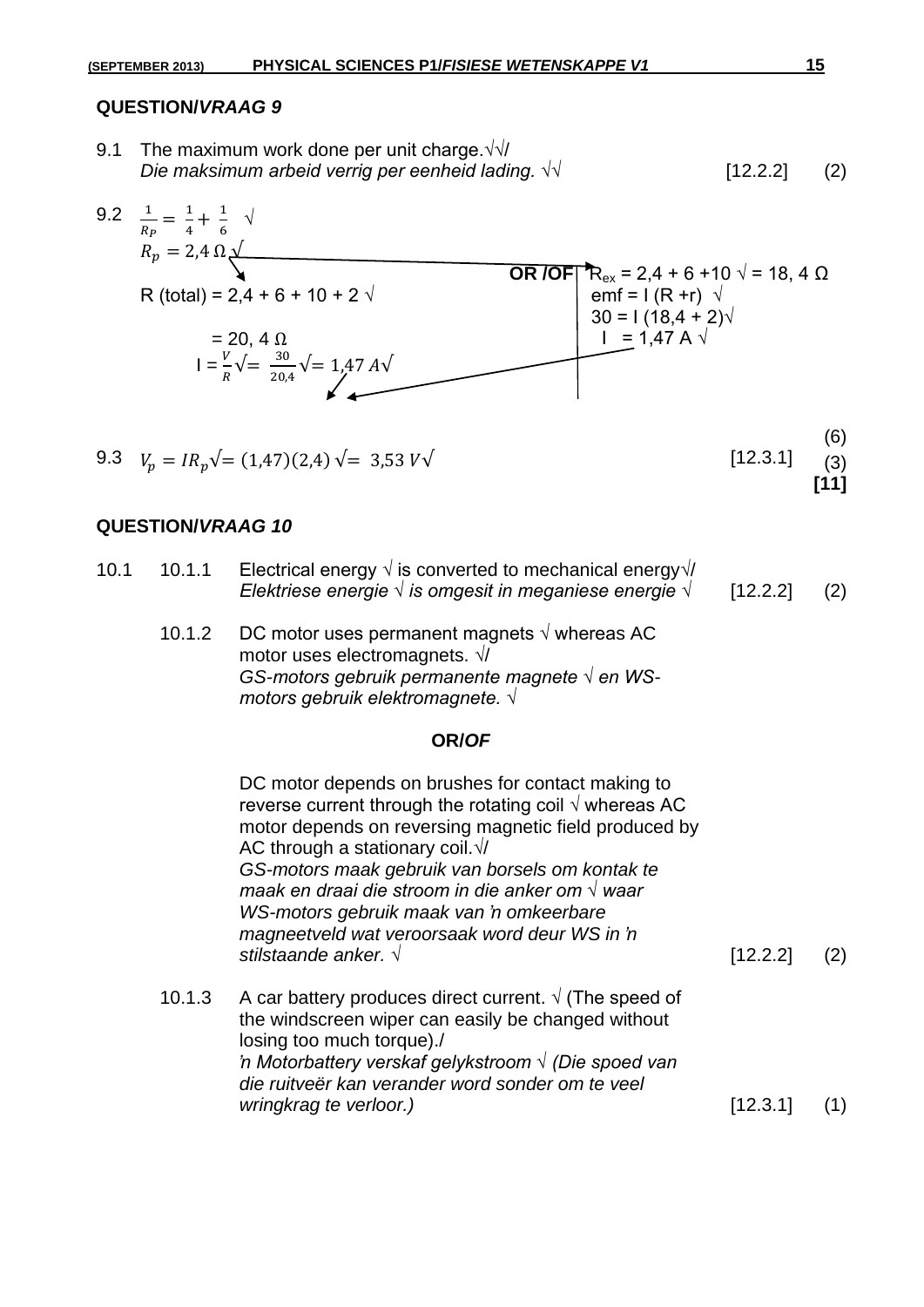| 16   |        | PHYSICAL SCIENCES P1/FISIESE WETENSKAPPE V1                                                                                                                                                                                                                                                                                                                       | (SEPTEMBER 2013) |             |
|------|--------|-------------------------------------------------------------------------------------------------------------------------------------------------------------------------------------------------------------------------------------------------------------------------------------------------------------------------------------------------------------------|------------------|-------------|
| 10.2 | 10.2.1 | 1 - Magnets/magnete $\sqrt{ }$<br>2 – Coil of conducting wire/spoel geleidingsdraad $\sqrt{ }$                                                                                                                                                                                                                                                                    | [12.2.2]         | (2)         |
|      | 10.2.2 | Anticlockwise/antikloksgewys √                                                                                                                                                                                                                                                                                                                                    | [12.2.2]         | (1)         |
|      | 10.2.3 | Right hand dynamo rule/regterhand dinamoreël $\sqrt{ }$                                                                                                                                                                                                                                                                                                           | [12.2.2]         | (1)         |
|      | 10.2.4 | 180°<br>360°<br>O<br>270°<br>90                                                                                                                                                                                                                                                                                                                                   |                  |             |
|      |        | One mark for the shape of the graph/Een punt vir die<br>vorm van die grafiek.                                                                                                                                                                                                                                                                                     |                  |             |
|      |        | One mark for axes labelled/een punt vir die benoeming<br>van asse                                                                                                                                                                                                                                                                                                 |                  |             |
|      |        | One mark for at least one angle indicated/Een punt vir<br>die aantoon van ten minste een hoek.                                                                                                                                                                                                                                                                    | [12.1.3]         | (3)         |
|      | 10.2.5 | In phase. $\sqrt{\ }$ When the <i>emf</i> is a maximum, $\sqrt{\ }$ it produces<br>a current which is also a maximum. $\sqrt{ }$<br>In fase. $\sqrt{ }$ As die emk 'n maksimum is produseer dit 'n<br>maksimum stroom. $\sqrt{}$                                                                                                                                  | [12.2.2]         | (3)         |
|      | 10.2.6 | The slip rings remain in contact with the rotating coil $\sqrt{ }$<br>and conduct the AC induced in the armature to the<br>external circuit via the brushes. $\sqrt{ }$<br>Die sleepringe bly in kontak met die draaiende spoel $\sqrt{ }$<br>en gelei wisselstroom wat in die anker geïnduseer word<br>na die eksterne stroombaan d.m.v. die borsels. $\sqrt{ }$ | [12.2.2]         | (2)         |
|      | 10.2.7 | The slip rings must be replaced by a split ring<br>commutator. $\sqrt{ }$<br>Vervang die sleepringe met 'n splitringkommutator $\sqrt{ }$                                                                                                                                                                                                                         | [12.2.2]         | (1)<br>[18] |
|      |        |                                                                                                                                                                                                                                                                                                                                                                   |                  |             |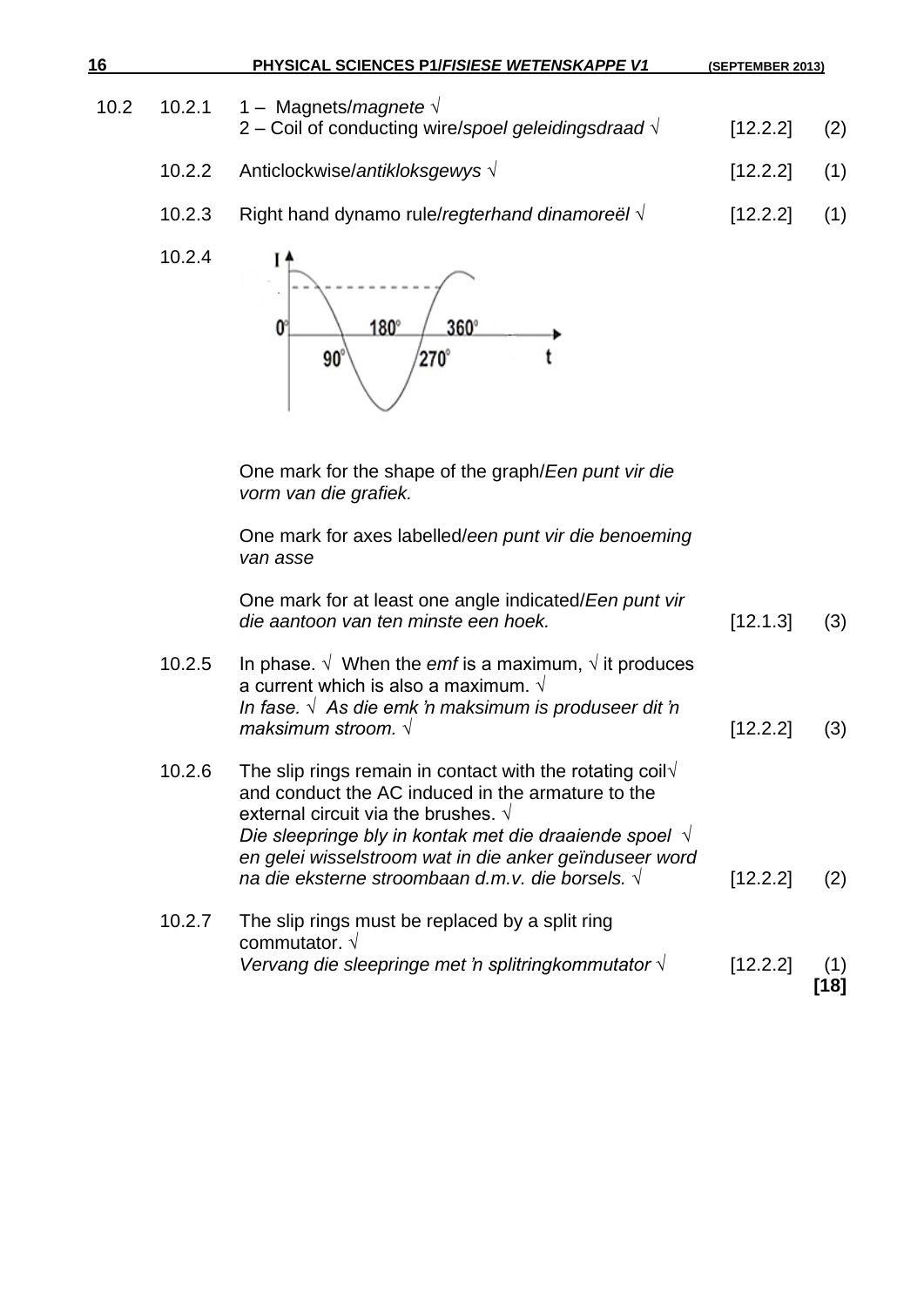| 11.1.1 | Used in security checks at airports and to image bone<br>structures. <i>V/Gebruik in sekuriteitskontrole by</i><br>lughawens en beeldskepping van beenstrukture. $\sqrt{ }$ |                                                                                                                 | [12.2.3]                                                                                                                                                                                                                                                                                                                                                                                                                    | (1)        |
|--------|-----------------------------------------------------------------------------------------------------------------------------------------------------------------------------|-----------------------------------------------------------------------------------------------------------------|-----------------------------------------------------------------------------------------------------------------------------------------------------------------------------------------------------------------------------------------------------------------------------------------------------------------------------------------------------------------------------------------------------------------------------|------------|
| 11.1.2 | Used in optical fibres/in remote controls/night<br>vision/heat sensors $\sqrt{G}$ <i>ebruik in optiese vesel</i> /<br>afstandbeheer/nagvisie/hitte sensors. $\sqrt{ }$      |                                                                                                                 | [12.2.3]                                                                                                                                                                                                                                                                                                                                                                                                                    | (1)        |
| 11.1.3 | Used to sterilise food and equipment/treat cancer. $\sqrt{ }$<br>(or any other relevant answer)/Steriliseer kos en                                                          |                                                                                                                 |                                                                                                                                                                                                                                                                                                                                                                                                                             |            |
|        |                                                                                                                                                                             |                                                                                                                 |                                                                                                                                                                                                                                                                                                                                                                                                                             | (1)        |
|        |                                                                                                                                                                             |                                                                                                                 | [12.2.3]                                                                                                                                                                                                                                                                                                                                                                                                                    | (1)        |
|        |                                                                                                                                                                             | $(c = f\lambda)$                                                                                                | [12.2.1]                                                                                                                                                                                                                                                                                                                                                                                                                    | (1)        |
|        |                                                                                                                                                                             |                                                                                                                 | [12.2.2]                                                                                                                                                                                                                                                                                                                                                                                                                    | (2)<br>[7] |
|        |                                                                                                                                                                             | relevante antwoord)<br>Frequency/frekwensie $\sqrt$<br>Constant variable/gekontroleerde veranderlike $\sqrt{ }$ | toerusting/behandeling van kanker. $\sqrt{ }$ (enige<br>Both hypotheses are wrong $\sqrt{ }$ because the higher the frequency,<br>the higher the energy resulting in higher penetrating ability (E<br>directly proportional to f) $\sqrt{B}$ eide hipoteses is verkeerd, $\sqrt{B}$ want<br>hoe hoër die frekwensie hoe hoër die energie wat 'n hoër<br>indringingsvermoë veroorsaak (E is direk eweredig aan f) $\sqrt{ }$ | [12.2.3]   |